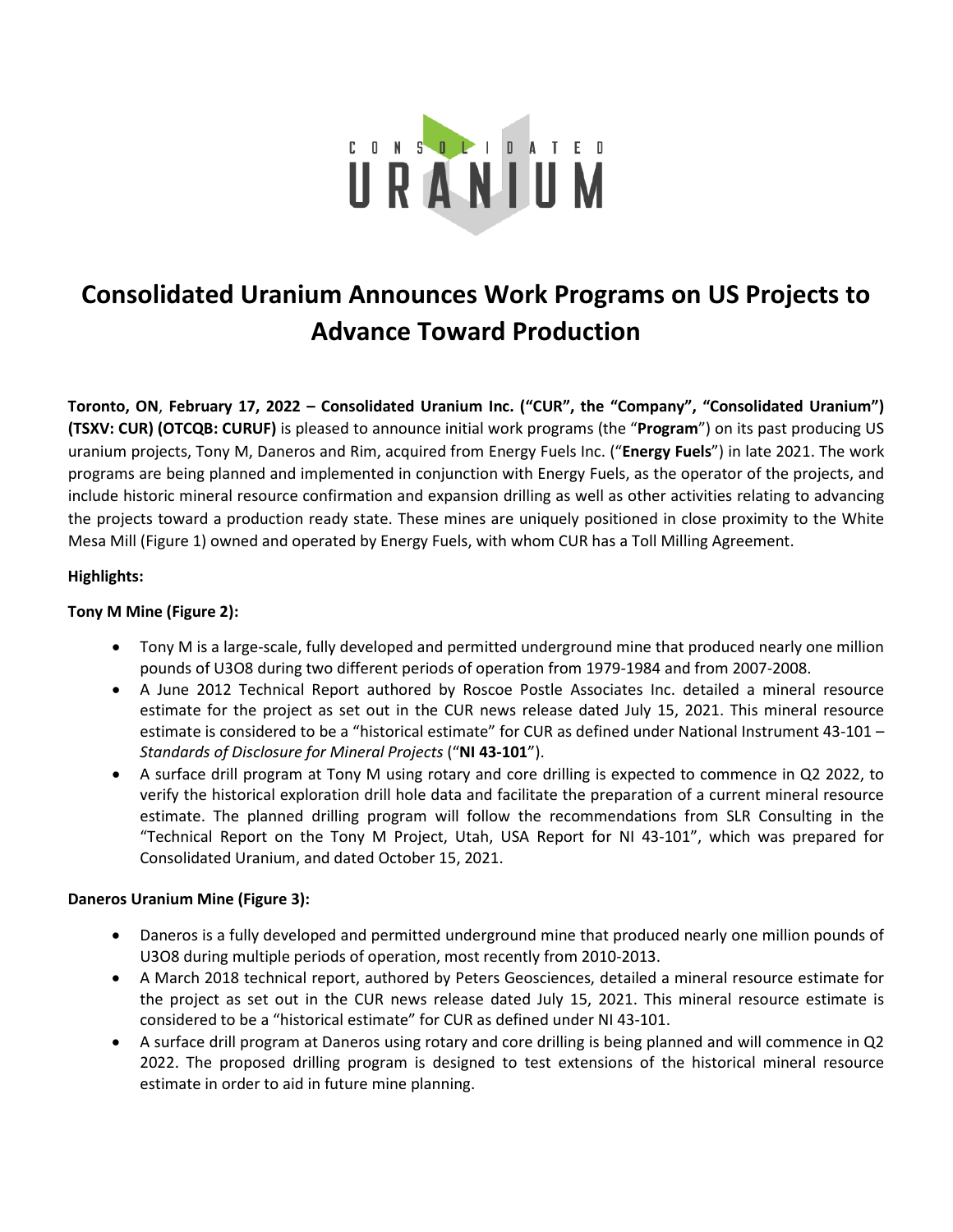- Concurrent with the surface drill program, the Company will be upgrading and re-starting the mine ventilation and monitoring system using state of the art equipment. This will allow ready access for underground drilling and for the future restart of mining at Daneros without delay.
- Additional permitting is underway to take the current small mine permit to a large mine permit which includes the expansion of the Daneros Mine footprint from less than 5 acres to approximately 45 acres.

## **Rim Uranium and Vanadium Mine (Figure 4):**

- Rim includes a fully developed and permitted underground mine that was most recently in production in 2009.
- A previous mineral resource estimate prepared by Energy Fuels as described in the CUR news release dated July 15, 2021. This mineral resource estimate is considered to be a "historical estimate" for CUR as defined under NI 43-101.
- A surface drill program at Rim using core and rotary drilling is being planned and permitted, and will commence in Q2 2022, to test continuations and extensions of the historically defined mineral resources.

Philip Williams, CEO commented, "As discussed in our year-end update, we expect 2022 to be characterized as much by project-level advancement as by new M&A activity. Today's announcement presents the first meaningful projectlevel work programs in the Company's history as well as an important step in advancing these key US projects back toward production. We look forward to making similar announcements on other portfolio projects where we see strong opportunities to expand known mineralization and make other project level advancements. We believe the timing of advancing our US and other projects this year will dovetail nicely with the continued strength in the uranium market, which will ultimately require new mine supply to meet growing demand."

Marty Tunney, President and COO commented, "The programs announced today strike the right balance between aggressively exploring and advancing our past-producing uranium and vanadium mines, while being measured and deliberate in our work programs. We view these efforts as important steps toward upgrading historic resources and advancing the projects with the goal of restarting mining when market conditions are right. More importantly, CUR is the only uranium company, other than Energy Fuels, with guaranteed access to the White Mesa mill, the only operating conventional uranium mill in the US. It has been a great experience working with Energy Fuels on designing these programs that could quickly supply feed to the mill, highlighting the benefits of this important partnership for CUR."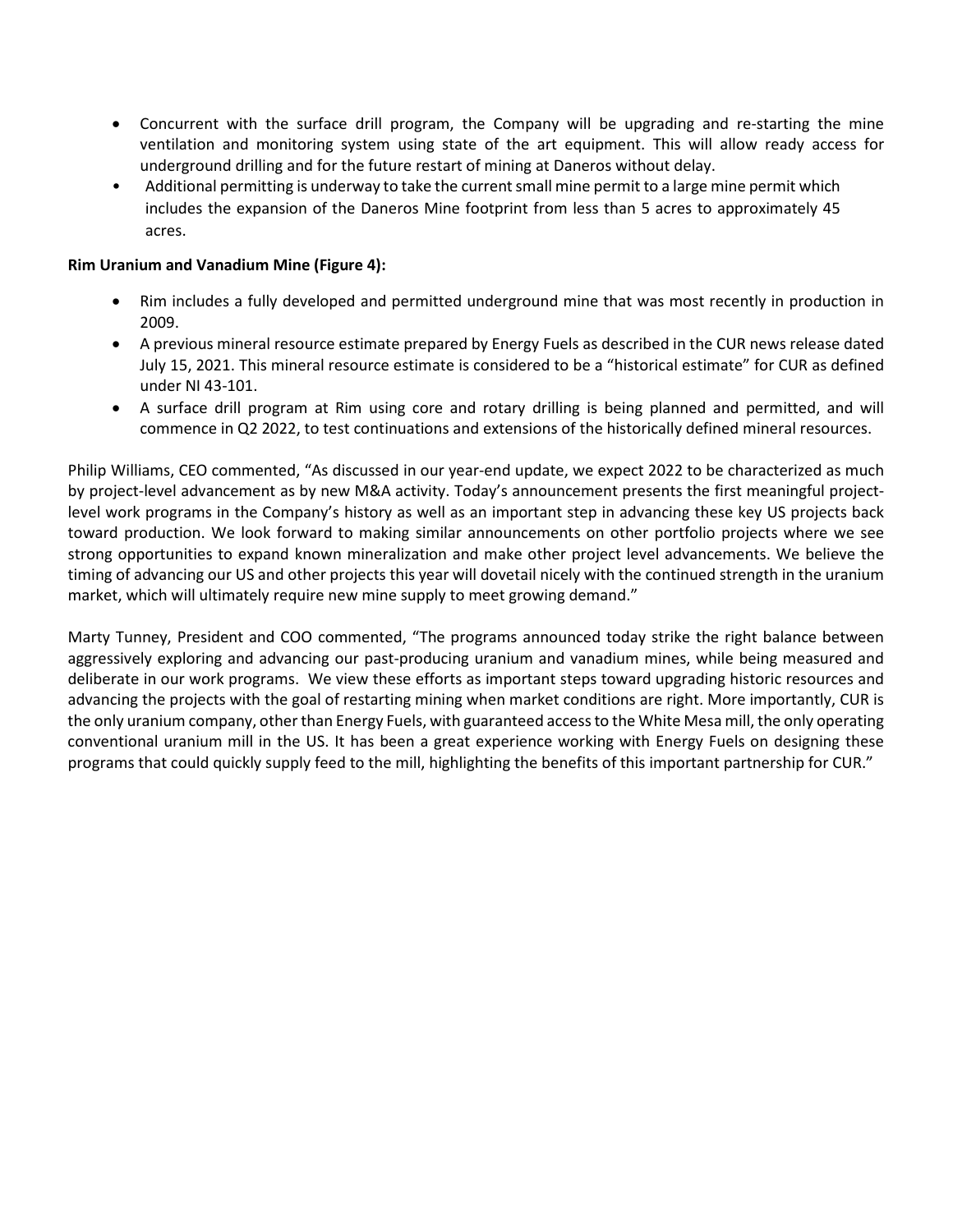**Figure 1: Location of CUR's past producing mines located in close proximity to the White Mesa Mill, the only operating conventional uranium mill in the US.**

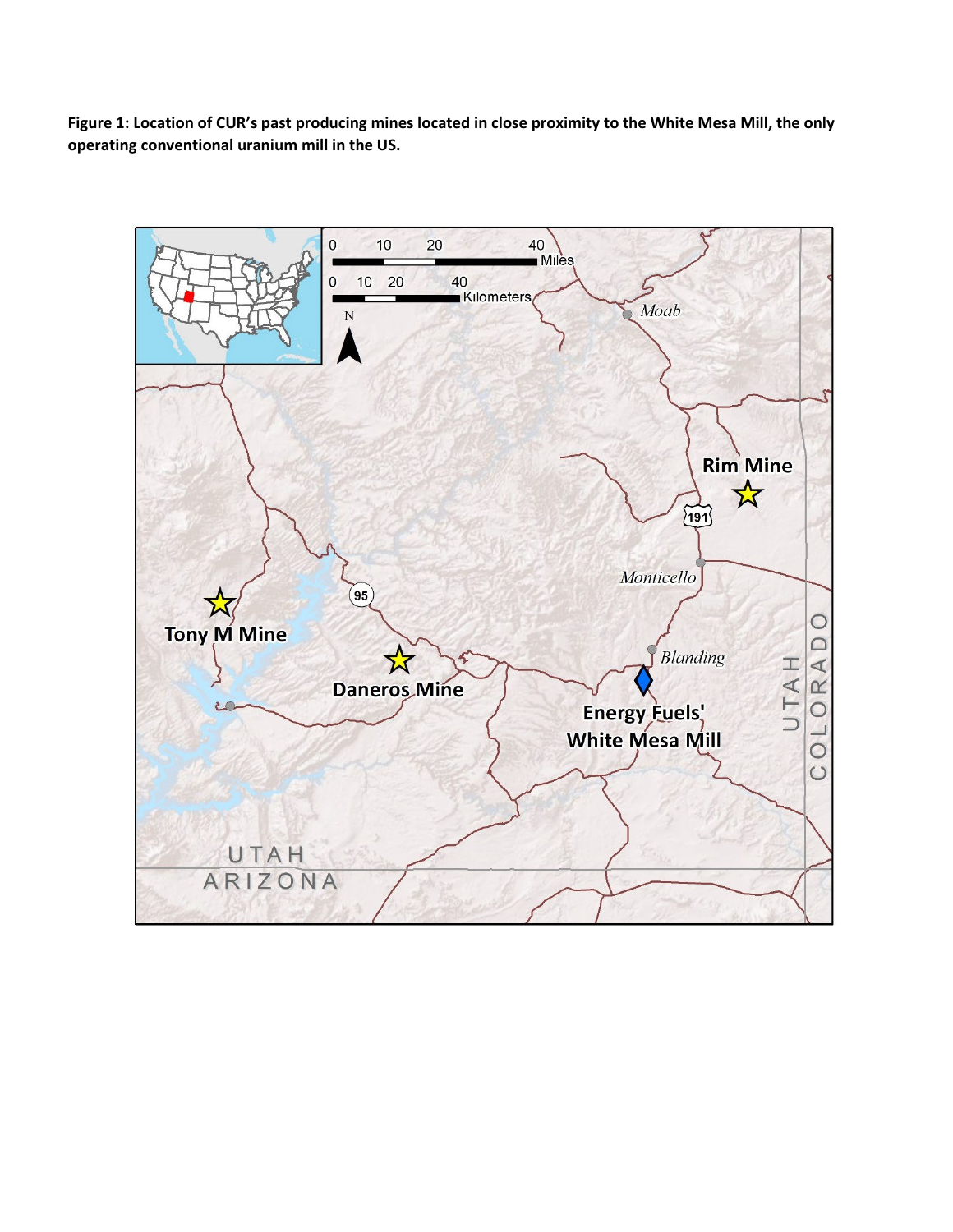

**Figure 2: Tony M Uranium Mine located in the Henry Mountains area of southeastern Utah.**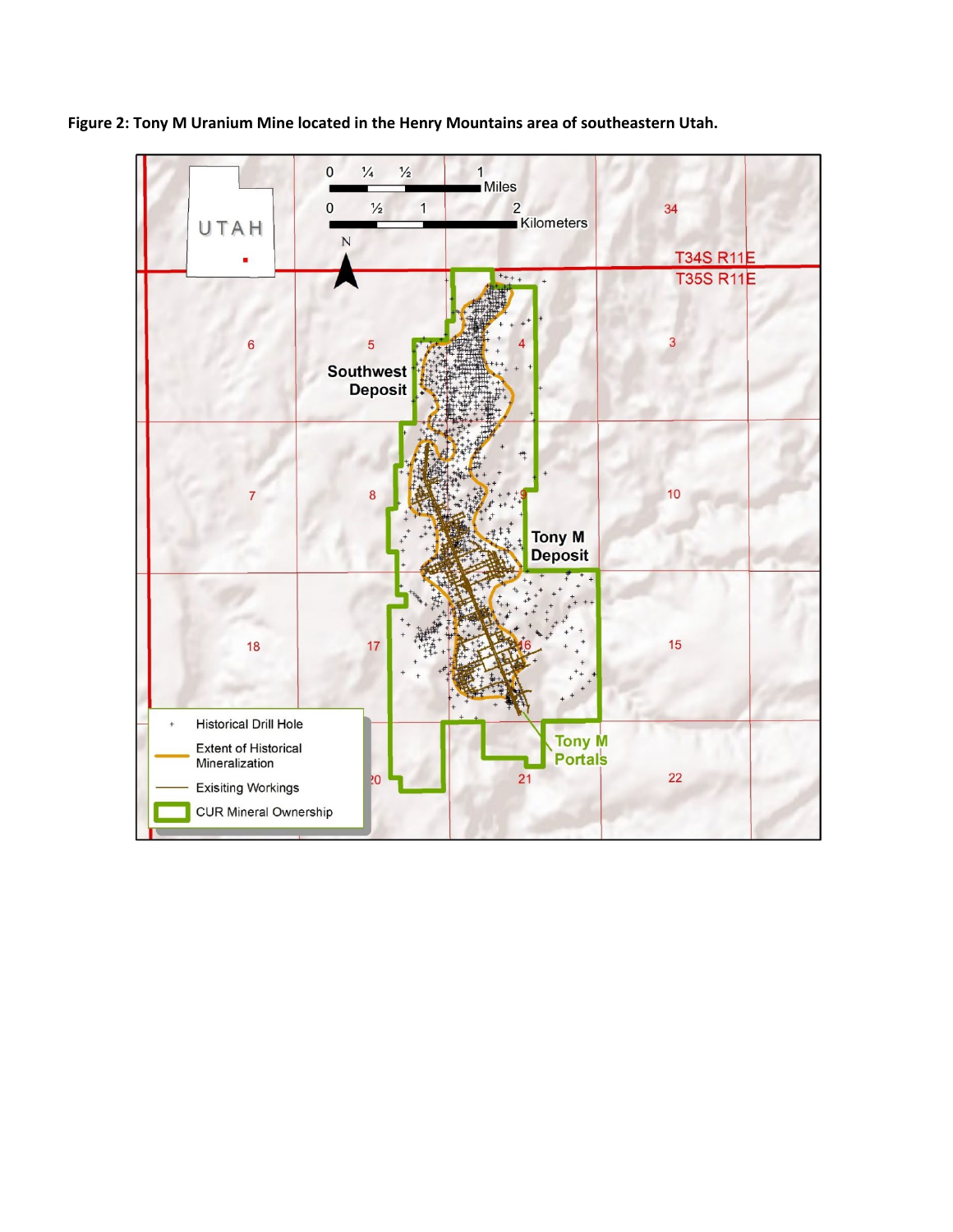

**Figure 3: Daneros Uranium Mine Located in the White Canyon District of southeastern Utah.**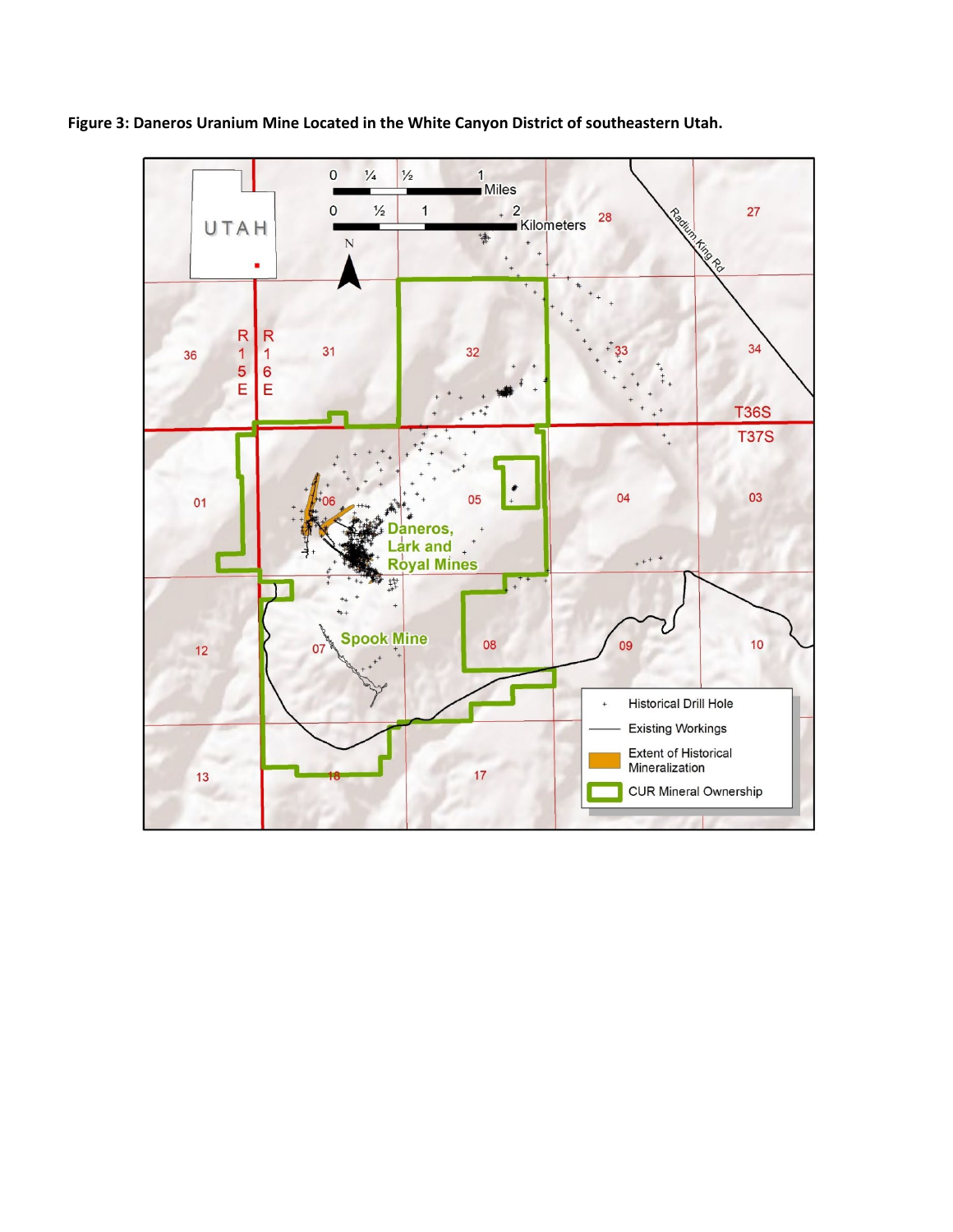



#### **Matoush Uranium Project Acquisition Update**

In addition, the Company announces that it will be issuing 821,976 common shares of the Company (the "Shares") at a deemed price of \$2.43 per Share, being the 20-day volume weighted average price of the Shares on the TSX Venture Exchange (the "TSXV") up to and including February 16, 2022 and paying \$1,500,000 in cash, as a deferred payment in connection with the completion of the Company's acquisition of the Matoush Uranium Project, as previously announced on August 19, 2021. The securities issued as deferred payment for the Matoush acquisition are subject to approval of the TSXV and a hold period expiring four months and one day from the date of issuance.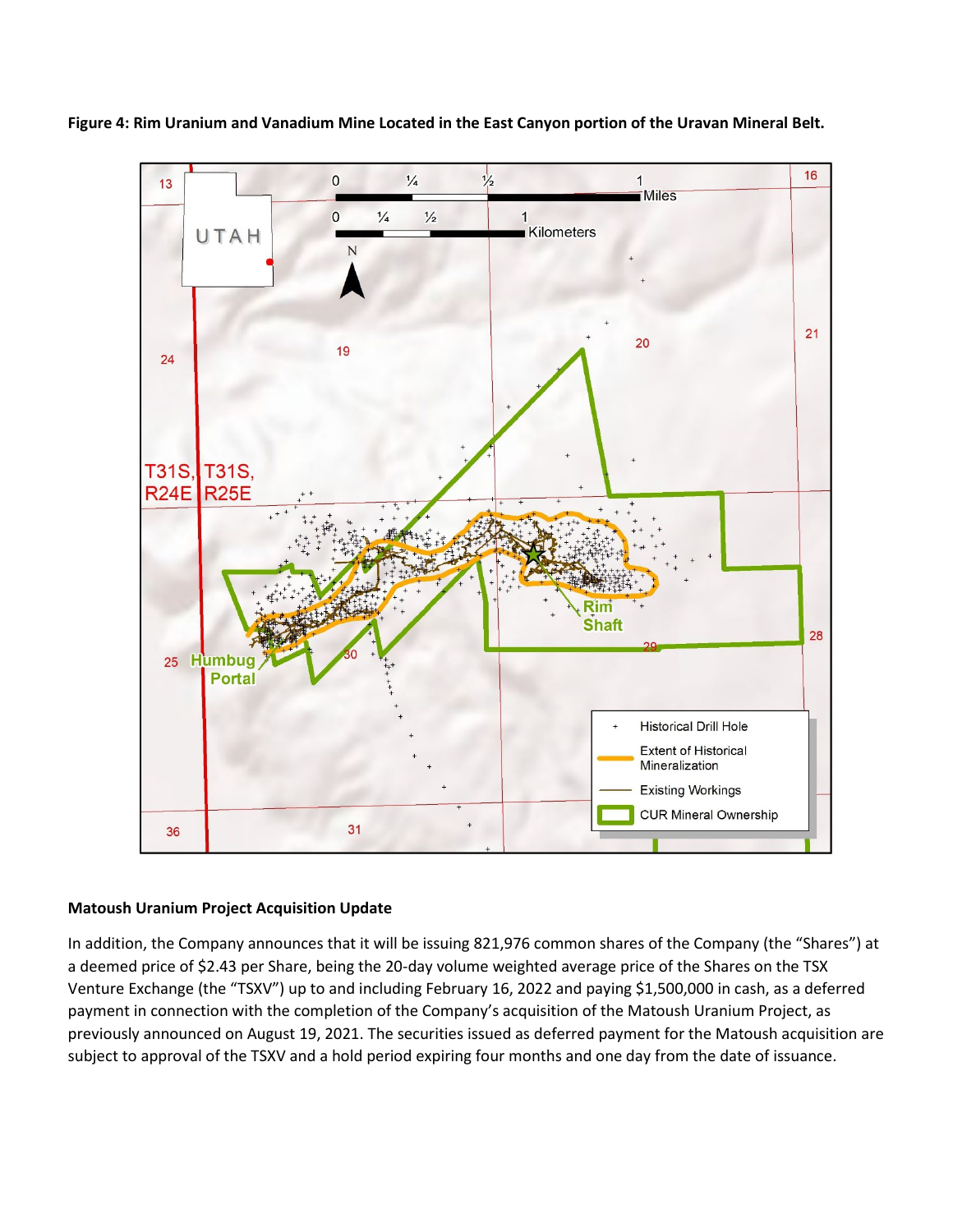## **Qualified Person**

The scientific and technical information contained in this news release was reviewed and approved by Dean T. Wilton, CPG-7659, who is a "Qualified Person" (as defined in NI 43-101).

#### **About Consolidated Uranium**

Consolidated Uranium Inc. (TSXV: CUR) (OTCQB: CURUF) was created in early 2020 to capitalize on an anticipated uranium market resurgence using the proven model of diversified project consolidation. To date, the Company has acquired or has the right to acquire uranium projects in Australia, Canada, Argentina, and the United States each with significant past expenditures and attractive characteristics for development. Most recently, the Company completed a transformational strategic acquisition and alliance with Energy Fuels Inc., a leading U.S.-based uranium mining company, and acquired a portfolio of permitted, past-producing conventional uranium and vanadium mines in Utah and Colorado. These mines are currently on stand-by, ready for rapid restart as market conditions permit, positioning CUR as a near-term uranium producer.

#### **For More Information, Please Contact:**

**Philip Williams Chairman & CEO** [pwilliams@consolidateduranium.com](mailto:pwilliams@consolidateduranium.com)

**Mars Investor Relations**  +1 647 557 6640 cur@marsinvestorrelations.com

Twitter: @ConsolidatedUr www.consolidateduranium.com

Neither TSX Venture Exchange nor its Regulations Services Provider (as that term is defined in policies of the TSX Venture Exchange) accepts responsibility for the adequacy or accuracy of this release.

## **Cautionary Statement Regarding "Forward-Looking" Information**

*This news release contains "forward-looking information" within the meaning of applicable Canadian securities legislation. "Forward-looking information" includes, but is not limited to, statements with respect to activities, events or developments that the Company expects or anticipates will or may occur in the future including, but not limited to, the Company's ongoing business plan, exploration and work programs. Generally, but not always, forward-looking information and statements can be identified by the use of words such as "plans", "expects", "is expected", "budget", "scheduled", "estimates", "forecasts", "intends", "anticipates", or "believes" or the negative connotation thereof or variations of such words and phrases or state that certain actions, events or results "may", "could", "would", "might" or "will be taken", "occur" or "be achieved" or the negative connotation thereof. Such forward-looking information and statements are based on numerous assumptions, including that general business and economic conditions will not change in a material adverse manner, that financing will be available if and when needed and on reasonable terms, and that third party contractors, equipment and supplies and governmental and other approvals required to conduct the Company's planned exploration activities will be available on reasonable terms and in a timely manner. Although the assumptions made by the Company in providing forward-looking information or making forward-looking statements are considered reasonable by management at the time, there can be no assurance that such assumptions will prove to be accurate.*